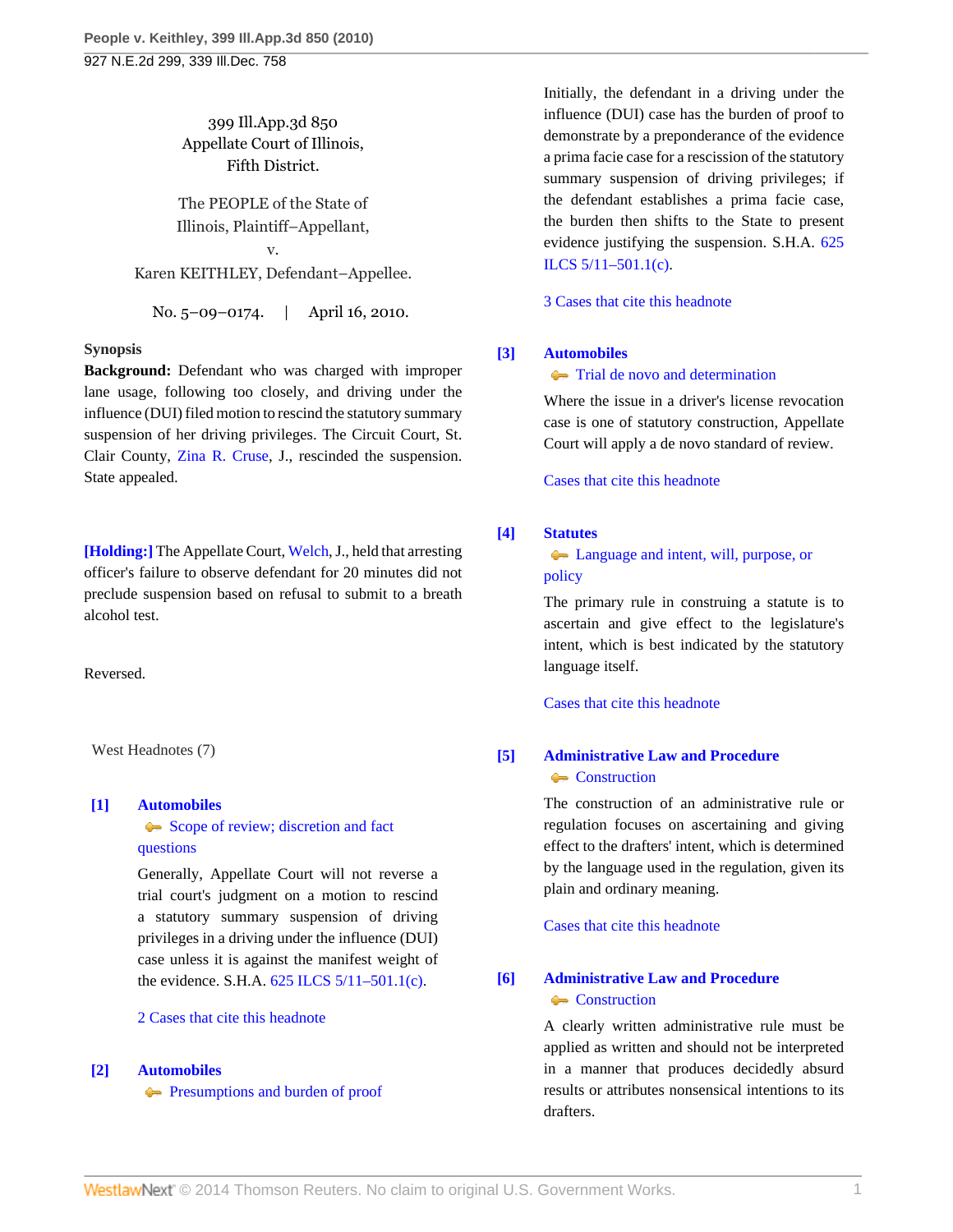[Cases that cite this headnote](http://www.westlaw.com/Link/RelatedInformation/DocHeadnoteLink?docGuid=I17e4fb924e3511dfaad3d35f6227d4a8&headnoteId=202181066300620130224082946&originationContext=document&vr=3.0&rs=cblt1.0&transitionType=CitingReferences&contextData=(sc.Search))

### <span id="page-1-0"></span>**[\[7\]](#page-3-3) [Automobiles](http://www.westlaw.com/Browse/Home/KeyNumber/48A/View.html?docGuid=I17e4fb924e3511dfaad3d35f6227d4a8&originationContext=document&vr=3.0&rs=cblt1.0&transitionType=DocumentItem&contextData=(sc.Search))**

### [Refusal to take test](http://www.westlaw.com/Browse/Home/KeyNumber/48Ak144.1(1.20)/View.html?docGuid=I17e4fb924e3511dfaad3d35f6227d4a8&originationContext=document&vr=3.0&rs=cblt1.0&transitionType=DocumentItem&contextData=(sc.Search))

Arresting officer's failure to observe defendant for a continuous period of 20 minutes after arresting her on suspicion of driving under the influence (DUI) did not preclude statutory summary suspension of her driving privileges based on her refusal to submit to a breath alcohol test; 20-minute observation period was required before performance of the test, but not before officer could request that defendant submit to the test. S.H.A. [625 ILCS 5/11–501.1\(c\)](http://www.westlaw.com/Link/Document/FullText?findType=L&pubNum=1000008&cite=IL625S5%2f11-501.1&originatingDoc=I17e4fb924e3511dfaad3d35f6227d4a8&refType=SP&originationContext=document&vr=3.0&rs=cblt1.0&transitionType=DocumentItem&contextData=(sc.Search)#co_pp_4b24000003ba5), [5/11–](http://www.westlaw.com/Link/Document/FullText?findType=L&pubNum=1000008&cite=IL625S5%2f11-501.2&originatingDoc=I17e4fb924e3511dfaad3d35f6227d4a8&refType=LQ&originationContext=document&vr=3.0&rs=cblt1.0&transitionType=DocumentItem&contextData=(sc.Search)) [501.2](http://www.westlaw.com/Link/Document/FullText?findType=L&pubNum=1000008&cite=IL625S5%2f11-501.2&originatingDoc=I17e4fb924e3511dfaad3d35f6227d4a8&refType=LQ&originationContext=document&vr=3.0&rs=cblt1.0&transitionType=DocumentItem&contextData=(sc.Search)); [20 Ill.Admin. 1286.300](http://www.westlaw.com/Link/Document/FullText?findType=L&pubNum=1005428&cite=20ILADC1286.300&originatingDoc=I17e4fb924e3511dfaad3d35f6227d4a8&refType=LQ&originationContext=document&vr=3.0&rs=cblt1.0&transitionType=DocumentItem&contextData=(sc.Search)), [1286.310.](http://www.westlaw.com/Link/Document/FullText?findType=L&pubNum=1005428&cite=20ILADC1286.310&originatingDoc=I17e4fb924e3511dfaad3d35f6227d4a8&refType=LQ&originationContext=document&vr=3.0&rs=cblt1.0&transitionType=DocumentItem&contextData=(sc.Search))

[Cases that cite this headnote](http://www.westlaw.com/Link/RelatedInformation/DocHeadnoteLink?docGuid=I17e4fb924e3511dfaad3d35f6227d4a8&headnoteId=202181066300720130224082946&originationContext=document&vr=3.0&rs=cblt1.0&transitionType=CitingReferences&contextData=(sc.Search))

### **Attorneys and Law Firms**

**\*\*300** [Robert Haida](http://www.westlaw.com/Link/Document/FullText?findType=h&pubNum=176284&cite=0163252601&originatingDoc=I17e4fb924e3511dfaad3d35f6227d4a8&refType=RQ&originationContext=document&vr=3.0&rs=cblt1.0&transitionType=DocumentItem&contextData=(sc.Search)), State's Attorney, St. Clair County, Belleville, [Patrick Delfino](http://www.westlaw.com/Link/Document/FullText?findType=h&pubNum=176284&cite=0201380001&originatingDoc=I17e4fb924e3511dfaad3d35f6227d4a8&refType=RQ&originationContext=document&vr=3.0&rs=cblt1.0&transitionType=DocumentItem&contextData=(sc.Search)), Director, [Stephen E. Norris](http://www.westlaw.com/Link/Document/FullText?findType=h&pubNum=176284&cite=0104510201&originatingDoc=I17e4fb924e3511dfaad3d35f6227d4a8&refType=RQ&originationContext=document&vr=3.0&rs=cblt1.0&transitionType=DocumentItem&contextData=(sc.Search)), Deputy Director, Rebecca E. McCormick, Staff Attorney, Office of the State's Attorneys Appellate Prosecutor, Mt. Vernon, IL, for Appellant.

[Ronald R. Duebbert,](http://www.westlaw.com/Link/Document/FullText?findType=h&pubNum=176284&cite=0295094001&originatingDoc=I17e4fb924e3511dfaad3d35f6227d4a8&refType=RQ&originationContext=document&vr=3.0&rs=cblt1.0&transitionType=DocumentItem&contextData=(sc.Search)) Attorney at Law, Belleville, IL, for Appellee.

### **Opinion**

Justice [WELCH](http://www.westlaw.com/Link/Document/FullText?findType=h&pubNum=176284&cite=0212121101&originatingDoc=I17e4fb924e3511dfaad3d35f6227d4a8&refType=RQ&originationContext=document&vr=3.0&rs=cblt1.0&transitionType=DocumentItem&contextData=(sc.Search)) delivered the opinion of the court:

**\*\*\*759 \*851** The People of the State of Illinois appeal the order entered by the circuit court of St. Clair County rescinding the summary suspension of the driving privileges of the defendant, Karen Keithley. For the reasons that follow, we reverse.

On February 1, 2009, the defendant was charged by complaint with improper lane usage  $(625$  ILCS  $5/11-709$ (a) (West 2008)), following too closely ([625 ILCS 5/11–710 \(West](http://www.westlaw.com/Link/Document/FullText?findType=L&pubNum=1000008&cite=IL625S5%2f11-710&originatingDoc=I17e4fb924e3511dfaad3d35f6227d4a8&refType=LQ&originationContext=document&vr=3.0&rs=cblt1.0&transitionType=DocumentItem&contextData=(sc.Search)) [2008\)](http://www.westlaw.com/Link/Document/FullText?findType=L&pubNum=1000008&cite=IL625S5%2f11-710&originatingDoc=I17e4fb924e3511dfaad3d35f6227d4a8&refType=LQ&originationContext=document&vr=3.0&rs=cblt1.0&transitionType=DocumentItem&contextData=(sc.Search))), and driving under the influence ([625 ILCS 5/11–](http://www.westlaw.com/Link/Document/FullText?findType=L&pubNum=1000008&cite=IL625S5%2f11-501&originatingDoc=I17e4fb924e3511dfaad3d35f6227d4a8&refType=SP&originationContext=document&vr=3.0&rs=cblt1.0&transitionType=DocumentItem&contextData=(sc.Search)#co_pp_8b3b0000958a4) [501\(a\)](http://www.westlaw.com/Link/Document/FullText?findType=L&pubNum=1000008&cite=IL625S5%2f11-501&originatingDoc=I17e4fb924e3511dfaad3d35f6227d4a8&refType=SP&originationContext=document&vr=3.0&rs=cblt1.0&transitionType=DocumentItem&contextData=(sc.Search)#co_pp_8b3b0000958a4) (West 2008)). On February 13, 2009, the defendant filed a motion to rescind her statutory summary suspension.

A hearing on the defendant's motion to rescind the statutory summary suspension was held on March 24, 2009. Sergeant Joshua Donovan testified that he had been a patrol sergeant with the Shiloh police department for more than nine years. Over his career, he had arrested a little more than 200 people for driving under the influence. Accordingly, he was familiar with the DUI laws in Illinois. He is also a certified Breathalyzer operator and a field-training officer.

On the night of the incident, he observed a large-cab pickup truck swerve across the centerline and follow too closely to a vehicle in front of it. He effectuated a traffic stop and approached the vehicle. The defendant was in the vehicle with her husband. Sergeant Donovan observed that the defendant's eyes were red and glassy. He also observed a strong alcohol odor. The defendant said that she had **\*852** swerved because she had been eating White Castle food. He asked her if she had consumed any alcoholic beverages, and she responded that she had not. At that point, Sergeant Donovan obtained her driver's license and insurance and took it to his patrol car. When he returned to the defendant's **\*\*\*760 \*\*301** vehicle, he asked again whether she had consumed any alcoholic beverages, and she replied that she had not. He advised her that he could smell alcohol from her breath. He then asked her if she would submit to a field sobriety test. The defendant responded that she did not feel that she had done anything wrong and refused. He then asked her to step out of her vehicle and step to the back of the vehicle. The defendant told him that he "might as well take her to jail." Sergeant Donovan placed the defendant under arrest based on the strong odor of alcohol, slurred speech, and red glassy eyes.

At the police station, the defendant advised Sergeant Donovan that she needed to use the restroom, and he allowed her to do so. When she returned, she was placed in the holding room. Sergeant Donovan read the warnings to the defendant at 10:38 p.m. The defendant was adamant about her refusal to submit to a Breathalyzer test. The defendant remained in the holding room while Sergeant Donovan finished the requisite paperwork in the booking room. Sergeant Donovan admitted that he did not observe the defendant for 20 minutes prior to asking her to submit to testing and reading the warning-tomotorist form to her.

The defendant testified that she had told Sergeant Donovan that she had been reaching for a White Castle cheeseburger and that is why she had swerved. She recalled telling Sergeant Donovan that she would not submit to a sobriety test. She also testified that Sergeant Donovan did not observe her for 20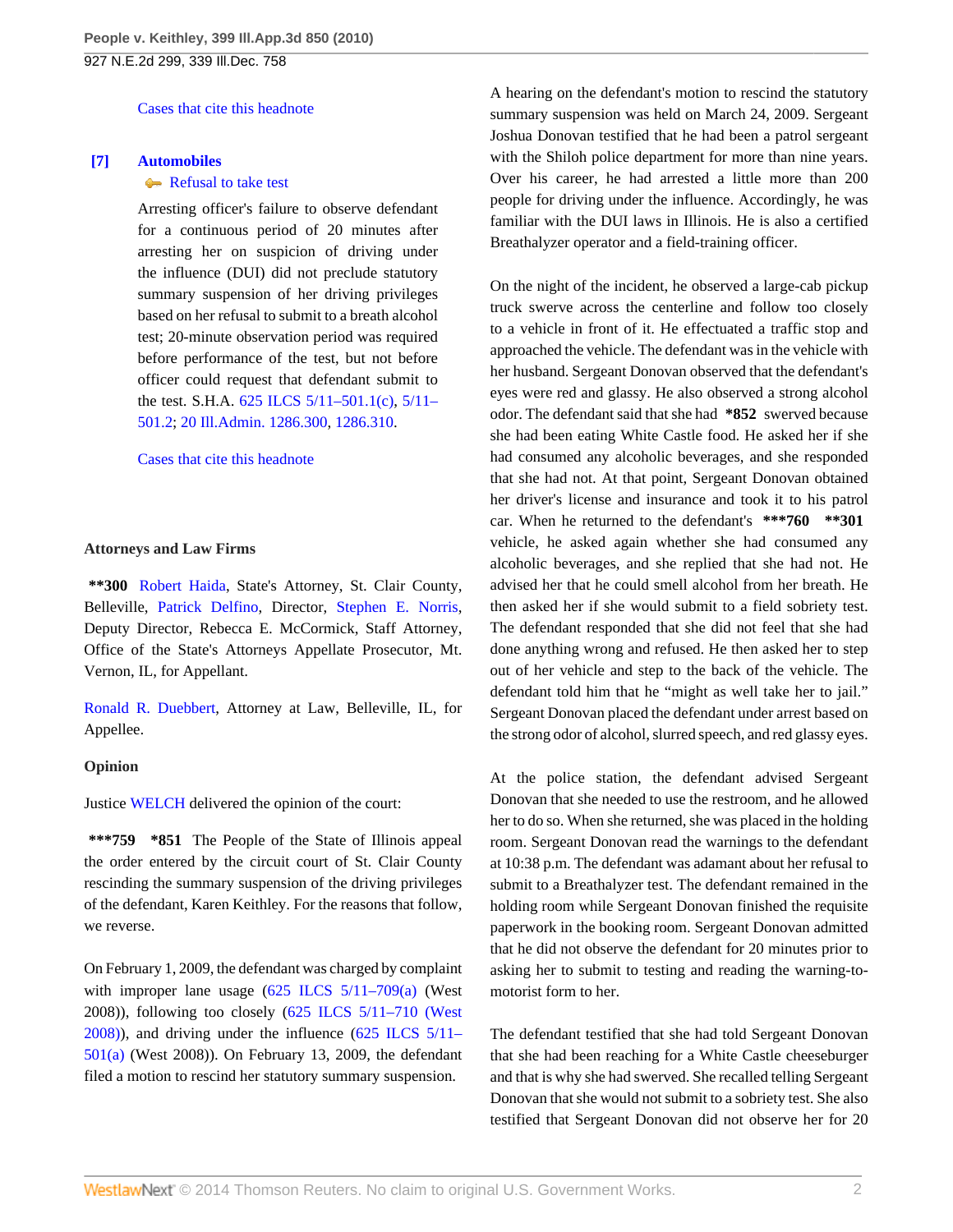**People v. Keithley, 399 Ill.App.3d 850 (2010)**

927 N.E.2d 299, 339 Ill.Dec. 758

minutes prior to requesting that she submit to a Breathalyzer test.

The court granted the defendant's motion to rescind the summary suspension on March 25, 2009, finding that there had been "no 20[-]minute observation before logging the defendant's refusal." The State filed a timely notice of appeal on April 17, 2009.

<span id="page-2-2"></span><span id="page-2-1"></span><span id="page-2-0"></span>**[\[1\]](#page-0-0) [\[2\]](#page-0-1) [\[3\]](#page-0-2)** Generally, this court will not reverse a trial to chemical testing and had an alcohol concentration of 0.08 court's judgment on a motion to rescind a statutory summary suspension unless it is against the manifest weight of the evidence. *People v. Ewing,* [377 Ill.App.3d 585, 597, 316](http://www.westlaw.com/Link/Document/FullText?findType=Y&serNum=2014315373&pubNum=578&originationContext=document&vr=3.0&rs=cblt1.0&transitionType=DocumentItem&contextData=(sc.Search)) [Ill.Dec. 851, 880 N.E.2d 587 \(2007\)](http://www.westlaw.com/Link/Document/FullText?findType=Y&serNum=2014315373&pubNum=578&originationContext=document&vr=3.0&rs=cblt1.0&transitionType=DocumentItem&contextData=(sc.Search)). Initially, the defendant has the burden of proof to demonstrate by a preponderance of the evidence a *prima facie* case for a rescission. *[People](http://www.westlaw.com/Link/Document/FullText?findType=Y&serNum=2015894602&pubNum=578&originationContext=document&vr=3.0&rs=cblt1.0&transitionType=DocumentItem&contextData=(sc.Search)) v. Ehley,* [381 Ill.App.3d 937, 943, 320 Ill.Dec. 628, 887](http://www.westlaw.com/Link/Document/FullText?findType=Y&serNum=2015894602&pubNum=578&originationContext=document&vr=3.0&rs=cblt1.0&transitionType=DocumentItem&contextData=(sc.Search)) [N.E.2d 772 \(2008\).](http://www.westlaw.com/Link/Document/FullText?findType=Y&serNum=2015894602&pubNum=578&originationContext=document&vr=3.0&rs=cblt1.0&transitionType=DocumentItem&contextData=(sc.Search)) If the defendant establishes a *prima facie case,* the burden then shifts to the State to present evidence justifying the suspension. *Ehley,* [381 Ill.App.3d at 943, 320](http://www.westlaw.com/Link/Document/FullText?findType=Y&serNum=2015894602&pubNum=578&originationContext=document&vr=3.0&rs=cblt1.0&transitionType=DocumentItem&contextData=(sc.Search)) [Ill.Dec. 628, 887 N.E.2d 772.](http://www.westlaw.com/Link/Document/FullText?findType=Y&serNum=2015894602&pubNum=578&originationContext=document&vr=3.0&rs=cblt1.0&transitionType=DocumentItem&contextData=(sc.Search)) However, where the issue is one of statutory construction, this court will apply a *de novo* standard of review. *People v.* **\*853** *Howard,* [228 Ill.2d 428,](http://www.westlaw.com/Link/Document/FullText?findType=Y&serNum=2015810649&pubNum=578&originationContext=document&vr=3.0&rs=cblt1.0&transitionType=DocumentItem&contextData=(sc.Search)) [432, 320 Ill.Dec. 868, 888 N.E.2d 85 \(2008\).](http://www.westlaw.com/Link/Document/FullText?findType=Y&serNum=2015810649&pubNum=578&originationContext=document&vr=3.0&rs=cblt1.0&transitionType=DocumentItem&contextData=(sc.Search)) In the present case, because no issues of fact are presented, the issue is one of statutory construction that we will review *de novo.* The appellee did not file a brief in this matter, but since the appellant's brief and the record are sufficient to resolve this issue, we will consider this appeal pursuant to *[First Capitol](http://www.westlaw.com/Link/Document/FullText?findType=Y&serNum=1976106934&pubNum=578&originationContext=document&vr=3.0&rs=cblt1.0&transitionType=DocumentItem&contextData=(sc.Search)) [Mortgage Corp. v. Talandis Construction Corp.,](http://www.westlaw.com/Link/Document/FullText?findType=Y&serNum=1976106934&pubNum=578&originationContext=document&vr=3.0&rs=cblt1.0&transitionType=DocumentItem&contextData=(sc.Search))* 63 Ill.2d [128, 345 N.E.2d 493 \(1976\)](http://www.westlaw.com/Link/Document/FullText?findType=Y&serNum=1976106934&pubNum=578&originationContext=document&vr=3.0&rs=cblt1.0&transitionType=DocumentItem&contextData=(sc.Search)).

Section 11–501.1 of the Illinois Vehicle Code (the Code) [\(625](http://www.westlaw.com/Link/Document/FullText?findType=L&pubNum=1000008&cite=IL625S5%2f11-501.1&originatingDoc=I17e4fb924e3511dfaad3d35f6227d4a8&refType=LQ&originationContext=document&vr=3.0&rs=cblt1.0&transitionType=DocumentItem&contextData=(sc.Search)) [ILCS 5/11–501.1 \(West 2008\)](http://www.westlaw.com/Link/Document/FullText?findType=L&pubNum=1000008&cite=IL625S5%2f11-501.1&originatingDoc=I17e4fb924e3511dfaad3d35f6227d4a8&refType=LQ&originationContext=document&vr=3.0&rs=cblt1.0&transitionType=DocumentItem&contextData=(sc.Search))) provides that any individual driving on an Illinois public highway who is arrested for driving under the influence of alcohol is deemed to have consented to chemical testing of blood, breath, or urine to determine the content of alcohol in his or her blood. A refusal to submit to a breath test will result in the statutory suspension of the defendant's driving privileges. [625 ILCS 5/11–501.1\(c\)](http://www.westlaw.com/Link/Document/FullText?findType=L&pubNum=1000008&cite=IL625S5%2f11-501.1&originatingDoc=I17e4fb924e3511dfaad3d35f6227d4a8&refType=SP&originationContext=document&vr=3.0&rs=cblt1.0&transitionType=DocumentItem&contextData=(sc.Search)#co_pp_4b24000003ba5) (West 2008). Specifically, section **\*\*\*761 \*\*302** 11–501.1 authorizes the summary suspension of a defendant's driver's license when that individual has been lawfully arrested for driving under the influence of alcohol and either (1) has refused to submit to chemical testing to determine bloodalcohol content or (2) has submitted to and failed that testing. *People v. Hacker,* [388 Ill.App.3d 346, 350, 327 Ill.Dec. 671,](http://www.westlaw.com/Link/Document/FullText?findType=Y&serNum=2018200375&pubNum=578&originationContext=document&vr=3.0&rs=cblt1.0&transitionType=DocumentItem&contextData=(sc.Search)) [902 N.E.2d 792 \(2009\)](http://www.westlaw.com/Link/Document/FullText?findType=Y&serNum=2018200375&pubNum=578&originationContext=document&vr=3.0&rs=cblt1.0&transitionType=DocumentItem&contextData=(sc.Search)).

The grounds upon which to rescind a statutory summary suspension are generally limited to the following: (1) whether the motorist was arrested for DUI, (2) whether the arresting officer had reasonable grounds to believe that the motorist was in physical control of a vehicle upon a highway while under the influence of alcohol, drugs, or both, (3) whether the motorist refused to submit to chemical testing after being advised that the refusal would result in a statutory suspension of driving privileges, and (4) whether the motorist submitted or more. [625 ILCS 5/2–118.1\(b\)](http://www.westlaw.com/Link/Document/FullText?findType=L&pubNum=1000008&cite=IL625S5%2f2-118.1&originatingDoc=I17e4fb924e3511dfaad3d35f6227d4a8&refType=SP&originationContext=document&vr=3.0&rs=cblt1.0&transitionType=DocumentItem&contextData=(sc.Search)#co_pp_a83b000018c76) (West 2008). A rescission may also be granted where the motorist has consented to and has taken a breath test but the breath test has not been performed in accordance with the "standards promulgated by the Department of State Police by \* \* \* [an] individual possessing a valid permit issued by that Department for this purpose."  $625$  ILCS  $5/11-501.2(a)(1)$  (West 2008). The general sampling protocol promulgated by the Department of State Police (the Department) provides in pertinent part as follows:

#### "**[Section 1286.300](http://www.westlaw.com/Link/Document/FullText?findType=L&pubNum=1005428&cite=20ILADC1286.300&originatingDoc=I17e4fb924e3511dfaad3d35f6227d4a8&refType=LQ&originationContext=document&vr=3.0&rs=cblt1.0&transitionType=DocumentItem&contextData=(sc.Search)) General Sampling Protocol**

The arresting officer has discretion to determine whether a subject will be required to submit a breath, blood, and/or urine sample for testing.

\* \* \*

b) The arresting officer or BAO shall deem a subject who fails to submit to a requested test or additional testing to **\*854** have refused testing." [20 Ill. Adm.Code](http://www.westlaw.com/Link/Document/FullText?findType=L&pubNum=1005428&cite=20ILADC1286.300&originatingDoc=I17e4fb924e3511dfaad3d35f6227d4a8&refType=LQ&originationContext=document&vr=3.0&rs=cblt1.0&transitionType=DocumentItem&contextData=(sc.Search)) [§ 1286.300\(b\)](http://www.westlaw.com/Link/Document/FullText?findType=L&pubNum=1005428&cite=20ILADC1286.300&originatingDoc=I17e4fb924e3511dfaad3d35f6227d4a8&refType=LQ&originationContext=document&vr=3.0&rs=cblt1.0&transitionType=DocumentItem&contextData=(sc.Search)), amended at 31 Ill. Reg. 7319, eff. May 1, 2007.

The protocol for approved evidentiary instrument operation, promulgated by the Department, provides in pertinent part as follows:

### "**[Section 1286.310](http://www.westlaw.com/Link/Document/FullText?findType=L&pubNum=1005428&cite=20ILADC1286.310&originatingDoc=I17e4fb924e3511dfaad3d35f6227d4a8&refType=LQ&originationContext=document&vr=3.0&rs=cblt1.0&transitionType=DocumentItem&contextData=(sc.Search)) Approved Evidentiary Instrument Operation**

The following procedures shall be used to obtain a breath sample to determine a subject's BrAC with an approved evidentiary instrument:

a) Prior to obtaining a breath[-]analysis reading from a subject, the BAO or another agency employee shall continuously observe the subject for at least 20 minutes.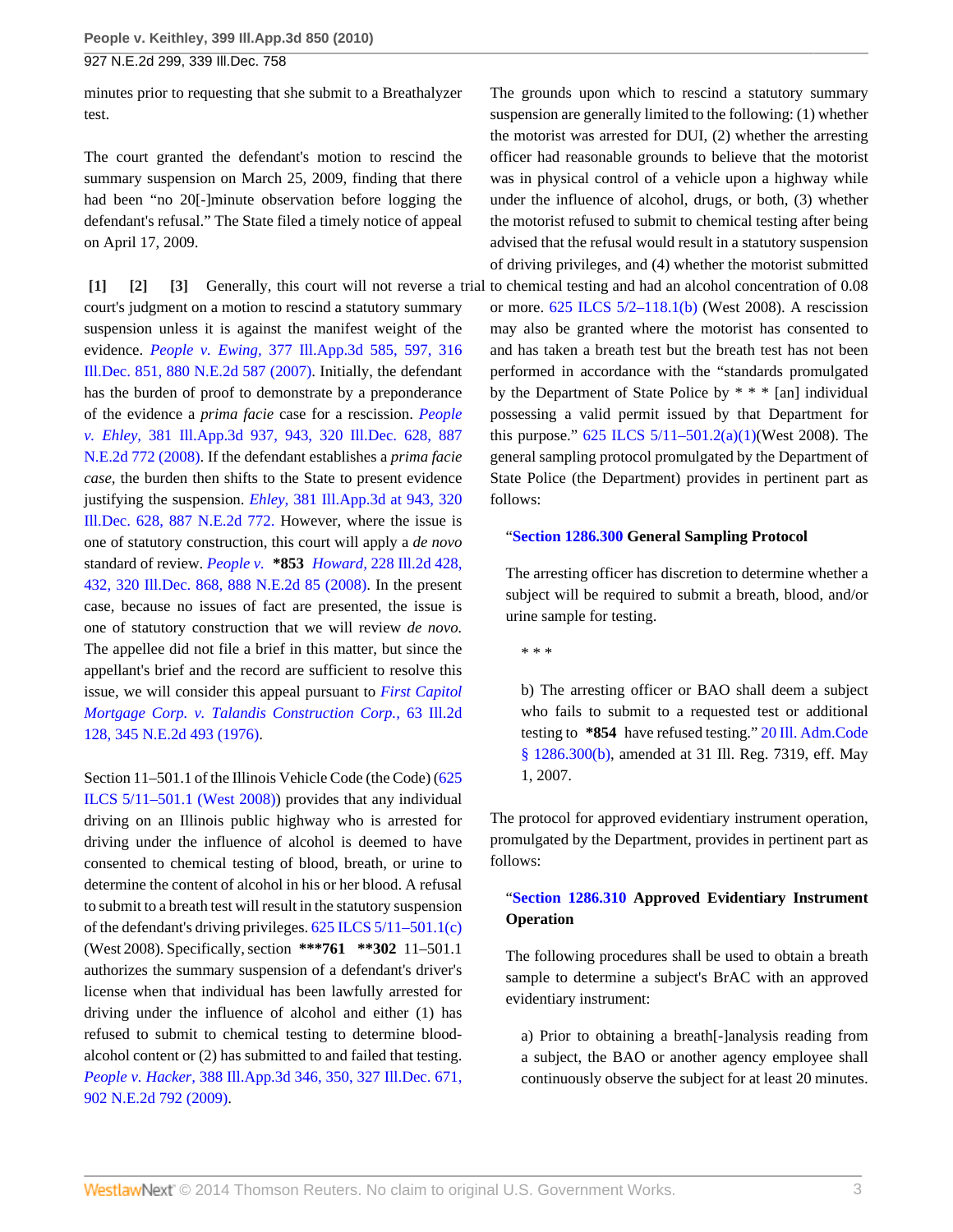1) During the 20[-]minute observation period the subject shall be deprived of alcohol and foreign substances and shall not have vomited.

2) If the subject vomits during the observation (deprivation) period, the process shall be started over by having the individual rinse the oral cavity with water.

<span id="page-3-2"></span>3) If the individual continues to vomit, alternate testing shall be considered." [20 Ill. Adm.Code § 1286.310\(a\)](http://www.westlaw.com/Link/Document/FullText?findType=L&pubNum=1005428&cite=20ILADC1286.310&originatingDoc=I17e4fb924e3511dfaad3d35f6227d4a8&refType=LQ&originationContext=document&vr=3.0&rs=cblt1.0&transitionType=DocumentItem&contextData=(sc.Search)), amended at 28 Ill. Reg. 10038, eff. June 30, 2004.

<span id="page-3-1"></span><span id="page-3-0"></span>**[\[4\]](#page-0-3) [\[5\]](#page-0-4) [\[6\]](#page-0-5)** The primary rule in construing a statute is to ascertain and give effect to the legislature's intent, which is best indicated by the statutory language itself. *[People v.](http://www.westlaw.com/Link/Document/FullText?findType=Y&serNum=2014214835&pubNum=578&originationContext=document&vr=3.0&rs=cblt1.0&transitionType=DocumentItem&contextData=(sc.Search)) O'Connell,* [227 Ill.2d 31, 36, 316 Ill.Dec. 248, 879 N.E.2d](http://www.westlaw.com/Link/Document/FullText?findType=Y&serNum=2014214835&pubNum=578&originationContext=document&vr=3.0&rs=cblt1.0&transitionType=DocumentItem&contextData=(sc.Search)) [315 \(2007\)](http://www.westlaw.com/Link/Document/FullText?findType=Y&serNum=2014214835&pubNum=578&originationContext=document&vr=3.0&rs=cblt1.0&transitionType=DocumentItem&contextData=(sc.Search)). The construction of an administrative rule or regulation also focuses on ascertaining and giving effect to the drafters' intent, which is determined by the language used in the **\*\*\*762 \*\*303** regulation, given its plain and ordinary meaning. *People v. Oliver,* [387 Ill.App.3d 1162, 1167, 327](http://www.westlaw.com/Link/Document/FullText?findType=Y&serNum=2018121427&pubNum=578&originationContext=document&vr=3.0&rs=cblt1.0&transitionType=DocumentItem&contextData=(sc.Search)) [Ill.Dec. 427, 902 N.E.2d 182 \(2009\).](http://www.westlaw.com/Link/Document/FullText?findType=Y&serNum=2018121427&pubNum=578&originationContext=document&vr=3.0&rs=cblt1.0&transitionType=DocumentItem&contextData=(sc.Search)) "[A] clearly written administrative rule must be applied 'as written' " and "should not be interpreted in a manner that produces 'decidedly absurd results' or attributes 'nonsensical intentions' to its drafters." *Oliver,* [387 Ill.App.3d at 1167, 327 Ill.Dec. 427, 902 N.E.2d](http://www.westlaw.com/Link/Document/FullText?findType=Y&serNum=2018121427&pubNum=578&originationContext=document&vr=3.0&rs=cblt1.0&transitionType=DocumentItem&contextData=(sc.Search)) [182](http://www.westlaw.com/Link/Document/FullText?findType=Y&serNum=2018121427&pubNum=578&originationContext=document&vr=3.0&rs=cblt1.0&transitionType=DocumentItem&contextData=(sc.Search)) (quoting *People v. Wilhelm,* [346 Ill.App.3d 206, 208, 281](http://www.westlaw.com/Link/Document/FullText?findType=Y&serNum=2004094173&pubNum=578&originationContext=document&vr=3.0&rs=cblt1.0&transitionType=DocumentItem&contextData=(sc.Search)) [Ill.Dec. 411, 803 N.E.2d 1032 \(2004\),](http://www.westlaw.com/Link/Document/FullText?findType=Y&serNum=2004094173&pubNum=578&originationContext=document&vr=3.0&rs=cblt1.0&transitionType=DocumentItem&contextData=(sc.Search)) and *[People v. Hanna,](http://www.westlaw.com/Link/Document/FullText?findType=Y&serNum=2003709682&pubNum=578&originationContext=document&vr=3.0&rs=cblt1.0&transitionType=DocumentItem&contextData=(sc.Search))* [207 Ill.2d 486, 500–01, 279 Ill.Dec. 618, 800 N.E.2d 1201](http://www.westlaw.com/Link/Document/FullText?findType=Y&serNum=2003709682&pubNum=578&originationContext=document&vr=3.0&rs=cblt1.0&transitionType=DocumentItem&contextData=(sc.Search)) [\(2003\)\)](http://www.westlaw.com/Link/Document/FullText?findType=Y&serNum=2003709682&pubNum=578&originationContext=document&vr=3.0&rs=cblt1.0&transitionType=DocumentItem&contextData=(sc.Search)).

<span id="page-3-3"></span>**[\[7\]](#page-1-0)** According to the plain language of [section 1286.300](http://www.westlaw.com/Link/Document/FullText?findType=L&pubNum=1005428&cite=20ILADC1286.300&originatingDoc=I17e4fb924e3511dfaad3d35f6227d4a8&refType=LQ&originationContext=document&vr=3.0&rs=cblt1.0&transitionType=DocumentItem&contextData=(sc.Search)) [of Title 20 of the Illinois Administrative Code](http://www.westlaw.com/Link/Document/FullText?findType=L&pubNum=1005428&cite=20ILADC1286.300&originatingDoc=I17e4fb924e3511dfaad3d35f6227d4a8&refType=LQ&originationContext=document&vr=3.0&rs=cblt1.0&transitionType=DocumentItem&contextData=(sc.Search)), the arresting officer has the discretion to determine whether a person will be required to submit to breath-testing and shall deem a subject who fails to submit to a requested test to have refused testing. There is no requirement that an officer must wait any period of time before determining that a subject has refused to submit to testing. While [section 1286.310 of Title 20 of](http://www.westlaw.com/Link/Document/FullText?findType=L&pubNum=1005428&cite=20ILADC1286.310&originatingDoc=I17e4fb924e3511dfaad3d35f6227d4a8&refType=LQ&originationContext=document&vr=3.0&rs=cblt1.0&transitionType=DocumentItem&contextData=(sc.Search)) [the Illinois Administrative Code](http://www.westlaw.com/Link/Document/FullText?findType=L&pubNum=1005428&cite=20ILADC1286.310&originatingDoc=I17e4fb924e3511dfaad3d35f6227d4a8&refType=LQ&originationContext=document&vr=3.0&rs=cblt1.0&transitionType=DocumentItem&contextData=(sc.Search)) provides that a test cannot actually be performed until after the expiration of a 20–minute observation period, there is no requirement in that section that an officer **\*855** must observe a subject for at least 20 minutes prior to requesting that he or she submit to testing. No time limit should be read into the regulations pertaining to when an officer may ask for consent for a breath test. *[Oliver,](http://www.westlaw.com/Link/Document/FullText?findType=Y&serNum=2018121427&pubNum=578&originationContext=document&vr=3.0&rs=cblt1.0&transitionType=DocumentItem&contextData=(sc.Search))* 387 [Ill.App.3d at 1167, 327 Ill.Dec. 427, 902 N.E.2d 182.](http://www.westlaw.com/Link/Document/FullText?findType=Y&serNum=2018121427&pubNum=578&originationContext=document&vr=3.0&rs=cblt1.0&transitionType=DocumentItem&contextData=(sc.Search)) This would lead to the absurd result that an officer must observe an arrestee for at least a 20–minute time period before he even

requests that the subject submit to a breath test. This rationale would also lead to the absurd result that defendants would be able to raise as a basis for a rescission the argument that a motorist may not be deemed to have refused to submit to a breath test because the requested test does not comply with the promulgations where there was no 20–minute observation period prior to the officer's request for testing.

In a similar case, *People v. Fonner,* [385 Ill.App.3d 531, 325](http://www.westlaw.com/Link/Document/FullText?findType=Y&serNum=2016867196&pubNum=578&originationContext=document&vr=3.0&rs=cblt1.0&transitionType=DocumentItem&contextData=(sc.Search)) [Ill.Dec. 599, 898 N.E.2d 646 \(2008\)](http://www.westlaw.com/Link/Document/FullText?findType=Y&serNum=2016867196&pubNum=578&originationContext=document&vr=3.0&rs=cblt1.0&transitionType=DocumentItem&contextData=(sc.Search)), the defendant refused to submit to a breath test and appealed the denial of his petition to rescind the summary suspension. On appeal the defendant asserted that he did not refuse to submit to testing because the test the police offered was not in compliance with the regulations promulgated under section  $11-501.2$ of the Code ([625 ILCS 5/11–501.2 \(West 2006\)\)](http://www.westlaw.com/Link/Document/FullText?findType=L&pubNum=1000008&cite=IL625S5%2f11-501.2&originatingDoc=I17e4fb924e3511dfaad3d35f6227d4a8&refType=LQ&originationContext=document&vr=3.0&rs=cblt1.0&transitionType=DocumentItem&contextData=(sc.Search)) because there had been no 20–minute observation period prior to the police officer requesting that he submit to a breath test. The State argued in response that the defendant could not raise noncompliance with the regulations applying to testing as a basis for a rescission because the defendant did not submit to testing. *Fonner,* [385 Ill.App.3d at 541,](http://www.westlaw.com/Link/Document/FullText?findType=Y&serNum=2016867196&pubNum=578&originationContext=document&vr=3.0&rs=cblt1.0&transitionType=DocumentItem&contextData=(sc.Search)) [325 Ill.Dec. 599, 898 N.E.2d 646.](http://www.westlaw.com/Link/Document/FullText?findType=Y&serNum=2016867196&pubNum=578&originationContext=document&vr=3.0&rs=cblt1.0&transitionType=DocumentItem&contextData=(sc.Search)) Treating the issue as a case of first impression, the appellate court held that in summary suspension proceedings, a defendant cannot raise a chemical test's potential noncompliance with section 11– 501.2 as a basis for supporting his refusal to submit to testing. *Fonner,* [385 Ill.App.3d at 544, 325 Ill.Dec. 599, 898 N.E.2d](http://www.westlaw.com/Link/Document/FullText?findType=Y&serNum=2016867196&pubNum=578&originationContext=document&vr=3.0&rs=cblt1.0&transitionType=DocumentItem&contextData=(sc.Search)) [646.](http://www.westlaw.com/Link/Document/FullText?findType=Y&serNum=2016867196&pubNum=578&originationContext=document&vr=3.0&rs=cblt1.0&transitionType=DocumentItem&contextData=(sc.Search)) Construing the plain language of section 11–501.2, the appellate court found that the statute does not provide that the admissibility of a refusal may be challenged on the basis that the defendant believed the offered test would be noncompliant with the standards of section 11–501.2(a) of the Code ([625 ILCS 5/11–501.2\(a\)](http://www.westlaw.com/Link/Document/FullText?findType=L&pubNum=1000008&cite=IL625S5%2f11-501.2&originatingDoc=I17e4fb924e3511dfaad3d35f6227d4a8&refType=SP&originationContext=document&vr=3.0&rs=cblt1.0&transitionType=DocumentItem&contextData=(sc.Search)#co_pp_8b3b0000958a4) (West 2006)). *[Fonner,](http://www.westlaw.com/Link/Document/FullText?findType=Y&serNum=2016867196&pubNum=578&originationContext=document&vr=3.0&rs=cblt1.0&transitionType=DocumentItem&contextData=(sc.Search))* [385 Ill.App.3d at 543, 325 Ill.Dec. 599, 898 N.E.2d 646.](http://www.westlaw.com/Link/Document/FullText?findType=Y&serNum=2016867196&pubNum=578&originationContext=document&vr=3.0&rs=cblt1.0&transitionType=DocumentItem&contextData=(sc.Search)) The appellate court further noted that the admissibility of test results is conditioned on compliance with section 11– **\*\*\*763 \*\*304** 501.2(a) and the regulations promulgated thereunder. Section 11–501.2(a) expressly addresses the circumstances where a person has taken a test. *[Fonner,](http://www.westlaw.com/Link/Document/FullText?findType=Y&serNum=2016867196&pubNum=578&originationContext=document&vr=3.0&rs=cblt1.0&transitionType=DocumentItem&contextData=(sc.Search))* 385 [Ill.App.3d at 542–43, 325 Ill.Dec. 599, 898 N.E.2d 646.](http://www.westlaw.com/Link/Document/FullText?findType=Y&serNum=2016867196&pubNum=578&originationContext=document&vr=3.0&rs=cblt1.0&transitionType=DocumentItem&contextData=(sc.Search)) Section 11–501.2(c) of the Code [\(625 ILCS 5/11–501.2\(c\)](http://www.westlaw.com/Link/Document/FullText?findType=L&pubNum=1000008&cite=IL625S5%2f11-501.2&originatingDoc=I17e4fb924e3511dfaad3d35f6227d4a8&refType=SP&originationContext=document&vr=3.0&rs=cblt1.0&transitionType=DocumentItem&contextData=(sc.Search)#co_pp_4b24000003ba5) (West 2008)) addresses the refusal to take a test and does not place any conditions on the admissibility of the refusal. *Fonner,* [385 Ill.App.3d at 543, 325 Ill.Dec. 599, 898 N.E.2d](http://www.westlaw.com/Link/Document/FullText?findType=Y&serNum=2016867196&pubNum=578&originationContext=document&vr=3.0&rs=cblt1.0&transitionType=DocumentItem&contextData=(sc.Search)) [646.](http://www.westlaw.com/Link/Document/FullText?findType=Y&serNum=2016867196&pubNum=578&originationContext=document&vr=3.0&rs=cblt1.0&transitionType=DocumentItem&contextData=(sc.Search)) A person is subject to a summary suspension if the person refuses to submit to testing (625 ILCS 5/ 11–501.1(d) (West 2008)), and section  $11-501.2(c)$  does not place any conditions **\*856** on the admissibility of the refusal. *[Fonner,](http://www.westlaw.com/Link/Document/FullText?findType=Y&serNum=2016867196&pubNum=578&originationContext=document&vr=3.0&rs=cblt1.0&transitionType=DocumentItem&contextData=(sc.Search))*